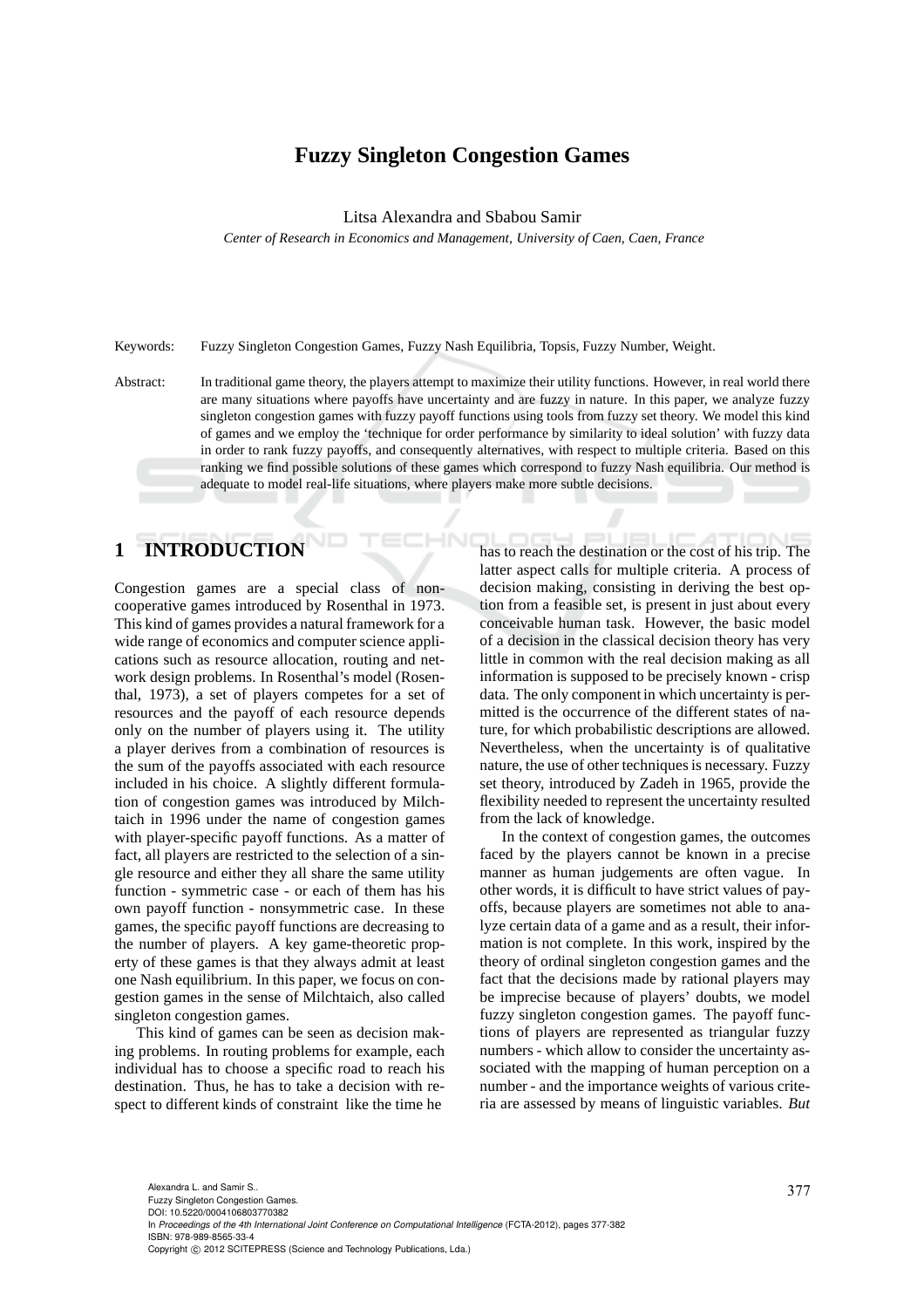*the question is how we can establish a preference ordering of alternatives knowing that the payoff functions are fuzzy.* To do so, we use the 'Technique for order performance by similarity to ideal solution' (TOP-SIS) method with fuzzy data, introduced by Chen in 2000. In order to provide a complete analysis of such games, we firstly rank the choice of alternatives of all players and afterwards, we examine the existence of equilibria.

This paper is arranged into five sections. In section 2 we present some basic definitions and notations concerning singleton congestion games and fuzzy sets. The intent of section 3 is to introduce fuzzy singleton congestion games and to provide the TOPSIS procedure with fuzzy data which leads us to the presentation of fuzzy Nash equilibria in this kind of games. A numerical example is used to illustrate the feasibility of our model in section 4. The last section concludes.

ECHN

# **2 PRELIMINARIES**

# **2.1 Background of Singleton Congestion Games**

Monotone singleton congestion games (singleton congestion games for short) are defined by a tuple  $\Gamma(N, R, (d_{i,r})_{i \in N, r \in R})$ , where  $N = \{1, \ldots, n\}$  is a set of *n* players,  $R = \{1, \ldots, m\}$  is a set of *m* resources and  $d_{i,r}$ : {1,...,*m*}  $\rightarrow \mathbb{R}$  is a non-increasing payoff function associated with resource  $r$ . Let  $S_i$  be a finite set of strategies available to player *i* and  $\sigma = (\sigma_i)_{i \in N}$  its elements, called strategy profiles. For a profile σ and a resource *r*, the congestion on *r*, i.e. the number of players using *r*, is defined by  $n_r(\sigma) = |\{i \in N : r \in$  $\sigma_i$ ]. The vector  $(n_1(\sigma),...,n_m(\sigma))$  is the congestion vector corresponding to  $\sigma$ .

In this kind of games each player is allowed to choose any resource from *R* but must choose only one. Thus, a player's strategy consists of a single resource in *R*. Since the utility an anonymous player derives from selecting a single resource depends only on the number of the players doing the same choice, the utility function is a mapping  $u : R \times N \to \mathbb{R}$ , with  $(r, n_r(\sigma)) \mapsto u(r, n_r(\sigma))$ , where *u* decreases with the number of players sharing the same resource *r*. The utility of player *i* for a profile σ is given by  $u_i(σ) =$  $d_{i,r}(n_r(\sigma))$ , with  $r \in \sigma_i$ .

We should not forget that in a singleton congestion game all data is given in crisp values and the aim is *to obtain a decreasing order of preferences* for each player or, in other words, a ranking of payoffs, which leads us to identify all possible solutions of the game. The approach of Milchtaich (Milchtaich, 1996) enables to do so and leads to the conclusion that such games admit at least one Nash equilibrium.

However, crisp data are inadequate to model reallife situations since it is impossible to have a precise estimation of the payoff functions obtained by the players and the human perception of criteria is often expressed linguistically.

Thus, a fuzzy approach is provided in this article to examine such cases. More precisely, we introduce a new class of games namely, the fuzzy singleton congestion games where the data are fuzzy when players have to make a decision on the congestion they have to choose. Before going over our analysis, we need the following basic definitions.

#### **2.2 Concepts from Fuzzy Set Theory**

The earliest formulation of the concepts of fuzzy sets is due to Zadeh (Zadeh, 1965) who generalized the idea of a crisp set by extending the range of its characteristic function. Actually, he considered that the latter can take any value in the interval  $[0,1]$ .

Let  $X$  be a set of objects whose generic elements are denoted by *x*. The membership in a crisp subset of *X* is a characteristic function  $\mu_{\Phi}$  from *X* to  $\{0,1\}$ such that:

$$
\mu_{\Phi} = \begin{cases} 1 & \text{if and only if } x \in \Phi, \\ 0 & \text{otherwise,} \end{cases}
$$

where  $\{0,1\}$  is called a valuation set. If the latter is the interval  $[0,1]$ ,  $\Phi$  is called a fuzzy set and is denoted by  $\widetilde{\Phi}$ . We say that  $\mu_{\widetilde{\Phi}}(x)$  is the degree of membership of  $x$  in  $\widetilde{\Phi}$ .

**Definition 1.** If  $\widetilde{\Phi}$  is a fuzzy set, then  $\widetilde{\Phi}$ is characterized by the set of ordered pairs:  $\widetilde{\Phi} = \{ (x, \mu_{\widetilde{\Phi}}(x)) | x \in X \}.$ 

**Definition 2.** A fuzzy set  $\widetilde{\Phi}$  of the universe of discourse *X* is convex if and only if for all  $x_1, x_2$  in *X*,  $\mu_{\widetilde{\Phi}}(\lambda x_1 + (1 - \lambda)x_2) \ge \min(\mu_{\widetilde{\Phi}}(x_1), \mu_{\widetilde{\Phi}}(x_2))$ , where  $\lambda \in [0,1].$ 

**Definition 3.** The height of a fuzzy set is the largest membership grade attained by any element in that set. A fuzzy set  $\Phi$  in the universe of discourse *X* is called normalized when the height of  $\tilde{\Phi}$  is equal to 1, i.e.  $\exists x \in X$  such that  $\mu_{\widetilde{\Phi}}(x) = 1$ .

**Definition 4.** A fuzzy number is a fuzzy subset in the universe of discourse *X* that is both convex and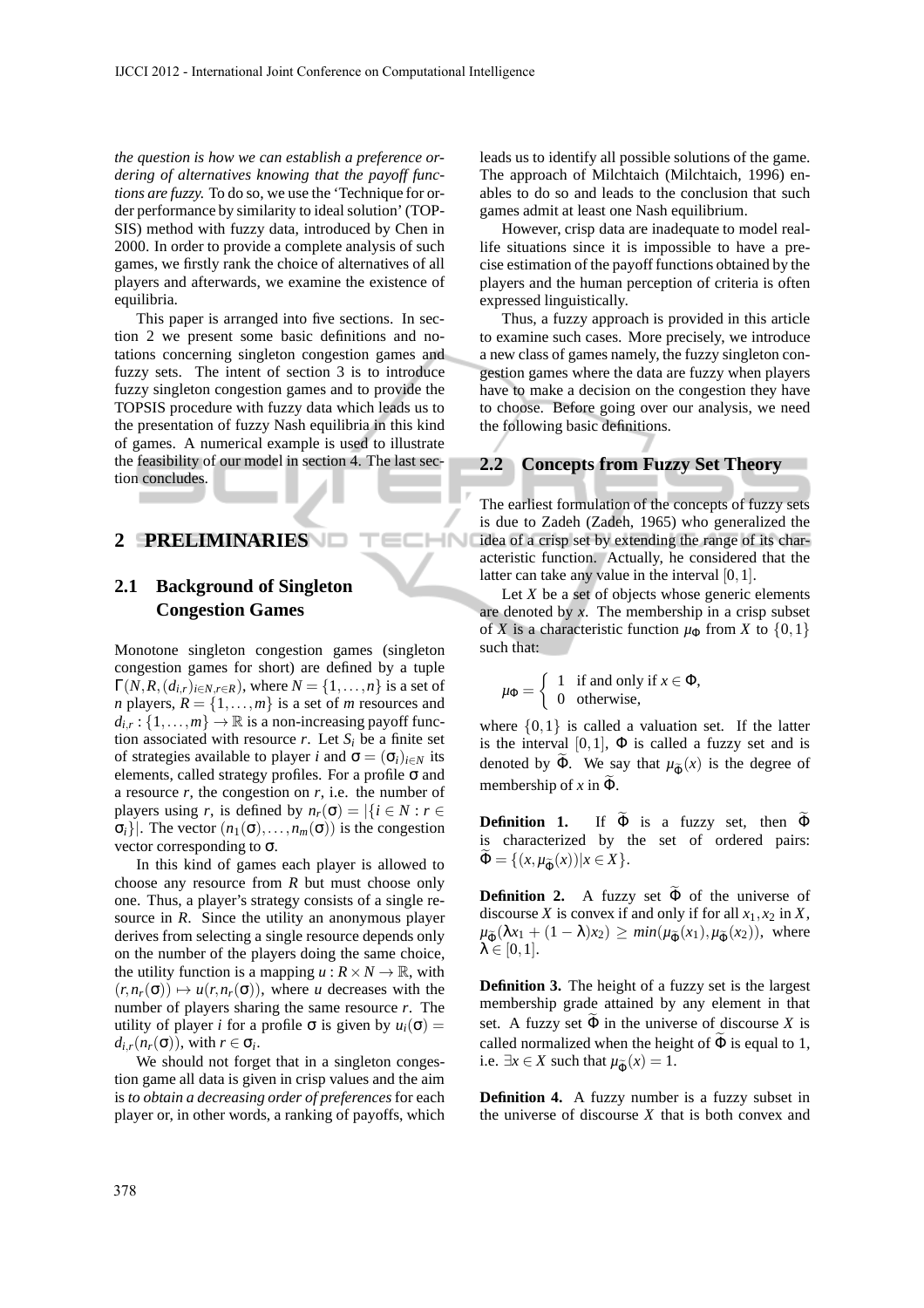normal.

**Definition 5.** The  $\alpha$ -cut of a fuzzy number  $\tilde{a}$  is defined  $\tilde{a}^{\alpha} = \{x | \mu_{\tilde{a}}(x) \ge \alpha, x \in X\}$ , where  $\alpha \in [0,1]$ .

**Definition 6.** A triangular fuzzy number  $\tilde{a}$  is defined by a triplet  $(a_1, a_2, a_3)$  shown in Figure 1. The membership function  $\mu_{\tilde{a}}(x)$  is defined as :



Figure 1: Fuzzy triangular number.

**Definition 7.** The graded mean integration representation of a given a triangular fuzzy number  $\widetilde{a} = (a_1, a_2, a_3)$  is defined as :  $P(\widetilde{a}) = \frac{a_1 + 4a_2 + a_3}{6}$ .

In this paper, without loosing integrity and just to simplify the calculations, we assume that the fuzzy triangular numbers are symmetric and their corresponding crisp value is given by the graded mean integration representation.

**Definition 8.** Let  $\tilde{a} = (a_1, a_2, a_3)$  and  $\widetilde{b} = (b_1, b_2, b_3)$  be two triangular fuzzy num-<br>bers. Then the distance between them can Then the distance between them can be calculated by using the vertex method :  $\delta(\tilde{a}, \tilde{b}) = \sqrt{\frac{1}{3}[(a_1 - b_1)^2 + (a_2 - b_2)^2 + (a_3 - b_3)^2]}$ .

**Definition 9.** A linguistic variable is a variable whose values are expressed in linguistic terms.

The concept of a linguistic variable is very useful in dealing with situations, which are too complex or not well defined to be reasonably described in conventional quantitative expressions. For example, 'weight' is a linguistic variable whose values are : very low, low, medium, high, very high, etc. These values can also be represented by fuzzy numbers.

# **3 FUZZY SINGLETON CONGESTION GAMES**

Fuzzy noncooperative games were first developed by Butnariu (Butnariu, 1978) and later refined by Billot (Billot, 1992). In their formulation each player's beliefs about the actions of the other players are modeled as fuzzy sets. Inspired by their approach, we define fuzzy singleton congestion games by a tuple  $\widetilde{\Gamma}(N,R,(\widetilde{d}_{i,r})_{i\in N,r\in R})$ , where  $N=\{1,\ldots,n\}$  is a set of players,  $R = \{1, \ldots, m\}$  is a set of resources and  $\tilde{d}_i$ , is a fuzzy non-increasing payoff function associated with resource *r*, expressed by a triangular fuzzy number  $(a_{1ir}, a_{2ir}, a_{3ir})$  and such that its defuzzified value is given by  $\frac{a_{1ir} + 4a_{2ir} + a_{3ir}}{6}$ .

As for ordinal singleton congestion games, the utility function decreases with the number of players sharing the same resource and for a given profile  $\sigma$  is given by  $\widetilde{u}_i(\sigma) = d_{i,r}(n_r(\sigma))$ , with  $r \in \sigma_i$ .

A fuzzy singleton congestion game can be represented by the following fuzzy decision matrix:

|                  |                      |                  | m                    |
|------------------|----------------------|------------------|----------------------|
| $C_1$            | $d_{11}$             | $d_{12}$         | $d_{1m}$             |
| $\overline{C_2}$ | $\widetilde{d}_{21}$ | $\tilde{d}_{22}$ | $\widetilde{d}_{2m}$ |
|                  |                      |                  |                      |
| $C_n$            | $d_{n1}$             | $d_{n2}$         |                      |

with  $\widetilde{W} = [\widetilde{w}_1, \widetilde{w}_2, \ldots, \widetilde{w}_n].$ 

This means that there are *m* resources among which a player has to choose. Each resource is evaluated through *n* criteria  $C_i$  ( $i = 1, \ldots, n$ ) which correspond to the congestion vector  $n_r(\sigma)$ , i.e. the number of players choosing a resource. The element  $\tilde{d}_{ir}$  represents the rating of resource *r* with respect to criterion  $C_i$ , that is to say the payoff function associated with  $r$ .

Each player in the game may judge how important a criterion is. The weighting vector  $\widetilde{W} =$  $[\widetilde{w}_1, \widetilde{w}_2, \ldots, \widetilde{w}_n]$ , with  $\widetilde{w}_i = {\widetilde{w}_i^1, \ldots, \widetilde{w}_i^m}$ , represents the relative importance of *n* criteria *C<sup>i</sup>* . In this paper, the importance weights of various criteria are considered as linguistic variables. These variables can be expressed in triangular fuzzy numbers as shown in Table 1.

Given the fuzzy decision matrix and the fuzzy weighting vector  $\tilde{W}$ , the objective is to rank all the resources with respect to all criteria, so as to obtain a decreasing order of preferences for each player and identify possible solutions of fuzzy singleton congestion games. At this point, the following question is raised. *How can we rank fuzzy data?* The best way to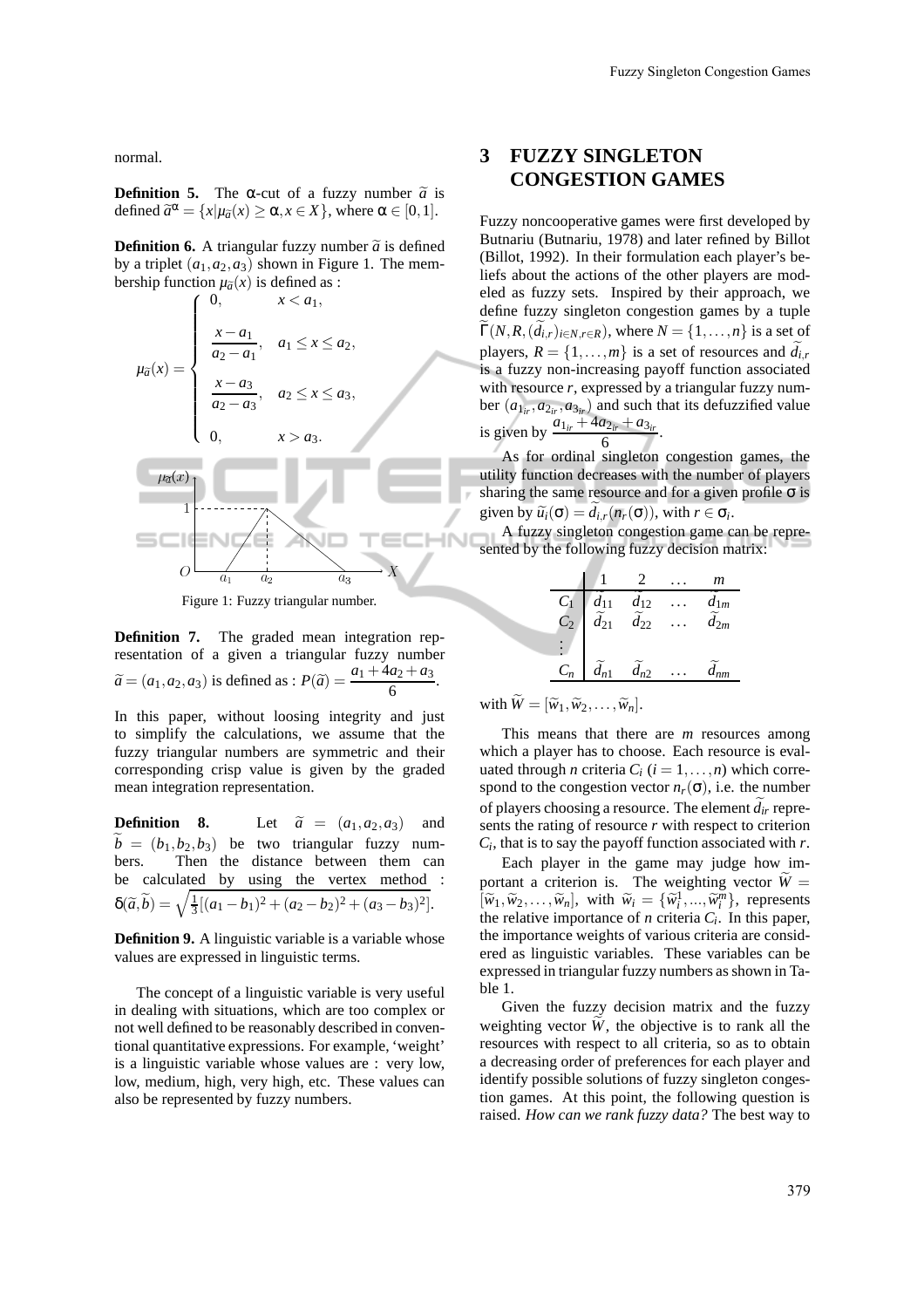do so in our context is to apply the TOPSIS procedure with fuzzy data proposed by Chen (Chen, 2000).

Table 1: Linguistic variables for the importance weight of each criterion.

| Very Low (VL)                   | (0, 0, 0.2)                   |
|---------------------------------|-------------------------------|
| Low (L)                         | (0.1, 0.2, 0.3)               |
| Medium Low (ML)                 | (0.2, 0.35, 0.5)              |
| $\overline{\text{M}}$ edium (M) | $\overline{(0.4, 0.5, 0.6)}$  |
| Medium High (MH)                | $\overline{(0.5, 0.65, 0.8)}$ |
| $\overline{\text{High}}$ (H)    | (0.7, 0.8, 0.9)               |
| Very High (VH)                  | (0.8, 1, 1)                   |

#### **3.1 Topsis Procedure with Fuzzy Data**

At the beginning, resources should be generated and criteria should be identified. Then, the following steps are carried out.

**Contract** 

**Step 1:** Construct the fuzzy decision matrix *D*. Let  $\widetilde{d}_{ir} = (a_{1ir}, a_{2ir}, a_{3ir})$  be a triangular fuzzy number such that its defuzzified value is given by  $d_{ir}$  =  $a_{1ir} + 4a_{2ir} + a_{3ir}$ , for all  $i = 1, 2, ..., n$  and  $r =$ 6  $1, 2, \ldots, m$ .

**Step 2:** Choose the appropriate linguistic variables to evaluate the importance weight of each criterion<sup>1</sup>. These linguistic variables can be expressed in positive triangular fuzzy numbers as in Table 1.

**Step 3:** Construct the normalized fuzzy decision matrix  $\widetilde{Z} = [\widetilde{z}_{ir}]_{n \times m}$ , where, for *B* and *C* being the set of benefit and cost criteria, respectively, we have

$$
\widetilde{z}_{ir} = \left(\frac{a_{1ir}}{a_{3i}}, \frac{a_{2ir}}{a_{3i}}, \frac{a_{3ir}}{a_{3i}}\right), \text{ with } a_{3i} = \max_{r} a_{3ir} \text{ when } i \in B
$$
\nor

$$
\widetilde{z}_{ir} = \left(\frac{a_{1i}}{a_{3ir}}, \frac{a_{1i}}{a_{2ir}}, \frac{a_{1i}}{a_{1ir}}\right)
$$
, with  $a_{1i} = \min_{r} a_{1ir}$  when  $i \in C$ .

The normalization method mentioned above is designed to preserve the property in which the elements  $\tilde{z}_{ij}$  are normalized triangular fuzzy numbers that belong to  $[0,1]$ .

**Step 4:** Considering the different importance of each criterion, construct the weighted normalized fuzzy decision matrix  $\tilde{V} = [\tilde{u}_{ir}]_{n \times m}$ ,  $i = 1, 2, ..., n$  and  $r =$  $1, 2, \ldots, m$ , where  $\widetilde{u}_{ir} = \widetilde{z}_{ir} \cdot \widetilde{w}_{i}$ .

**Step 5:** All elements  $\tilde{u}_{ir}$ , for all  $1 \le i \le n$  and  $1 \le r \le m$ , are normalized positive triangular fuzzy numbers and their ranges belong to  $[0,1]$ . So, we can determine the fuzzy positive and fuzzy negative ideal solutions as:

$$
\widetilde{V}^+ = (\widetilde{u}_1^+, \dots, \widetilde{u}_n^+) \text{ and } \widetilde{V}^- = (\widetilde{u}_1^-, \dots, \widetilde{u}_n^-,)
$$
\nwhere  $\widetilde{u}_i^+ = (1, 1, 1)$  and  $\widetilde{u}_i^- = (0, 0, 0), i = 1, 2, \dots, n$ .

**Step 6:** Calculate the distance of each resource from the fuzzy positive and fuzzy negative ideal solution, respectively, as :

$$
\widetilde{\delta}_{ir}^+ = \widetilde{\delta}(\widetilde{u}_{ir}, \widetilde{u}_r^+) \text{ and } \widetilde{\delta}_{ir}^- = \widetilde{\delta}(\widetilde{u}_{ir}, \widetilde{u}_r^-),
$$

using the vertex method to compute the distance between two fuzzy numbers (Definition 8).

**Step 7:** Calculate the relative closeness coefficient of each resource to the ideal solution defined as :<br> $\frac{a}{b}$ 

$$
CC_{ir} = \frac{\delta_{ir}^{-}}{\widetilde{\delta}_{ir}^{+} + \widetilde{\delta}_{ir}^{-}}.
$$
 Since  $\widetilde{\delta}_{ir} \ge 0$ , clearly  $CC_{ir} \in [0, 1]$ .

**Step 8:** According to the closeness coefficient, the resources are ranked in descending order. The best resource is the one with the shortest distance to the fuzzy positive ideal solution and with the longest distance to the fuzzy negative ideal solution.

Therefore, in a fuzzy singleton congestion game, each player is capable to determine which resource maximizes his satisfaction with respect to multiple criteria (number of players sharing the same resource).

#### **3.2 Equilibrium Analysis**

It is the nature of multi-criteria decision making problems (MCDM) to have conflicting attributes (Hwang and Yoon, 1981). We should not forget that each alternative can be characterized by a large number of attributes, chosen by the decision maker's conception of criteria. That is why, usually, there is no optimal solution to a MCDM problem. However, there may exist many possible efficient solutions as, in real-life situations, players make a choice with a random behavior and the attributes are not deterministic but rather fuzzy/impricise. Such solutions correspond to fuzzy Nash equilibria.

**Definition 10.** A strategy profile  $\sigma^*$  =  $(\sigma_1^*, \ldots, \sigma_i^*, \ldots, \sigma_n^*)$  is a fuzzy Nash equilibrium of a fuzzy singleton congestion game  $\widetilde{\Gamma}(N,R,(\widetilde{d}_{i,r})_{i\in N,r\in R})$  if and only if

$$
\forall i \in N, \forall \sigma_i, \sigma_i^* \in S_i, \widetilde{u_i}(\sigma_i^*, \sigma_{-i}^*) \geq \widetilde{u_i}(\sigma_i, \sigma_{-i}^*)
$$

<sup>&</sup>lt;sup>1</sup> In our context, the utility is decreasing with the number of players sharing a resource, i.e. the criteria, and so the respective importance weights.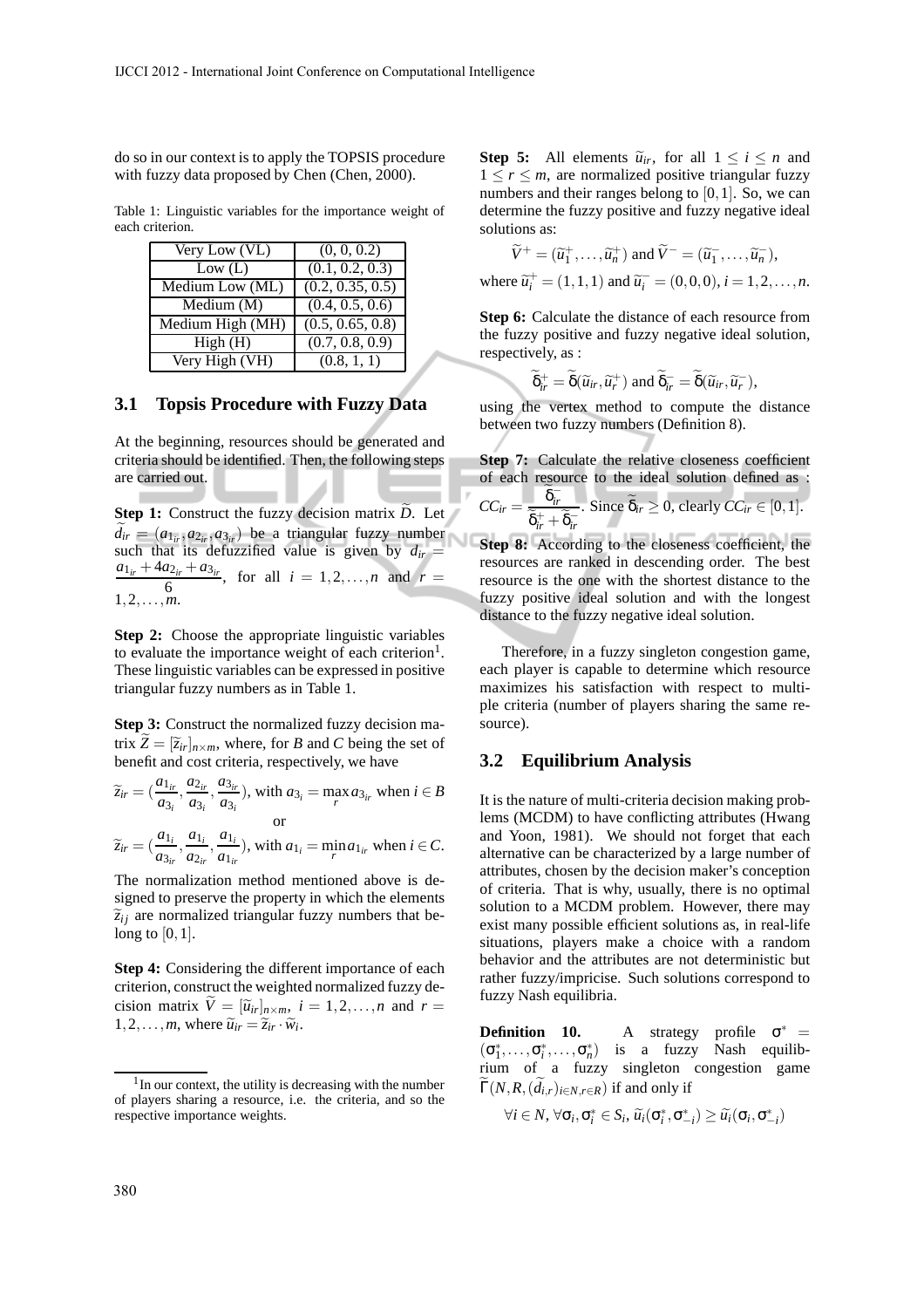where  $\sigma_{-i}^*$  refers to all strategies except those chosen by the player i.

In our setting, fuzzy Nash equilibria can be obtained (Sbabou et al., 2012) by the ranking of resources at the end of the TOPSIS procedure<sup>2</sup>.

In the coming section, an example is introduced to illustrate the TOPSIS procedure and to show the computation process of fuzzy Nash equilibria.

#### **4 ILLUSTRATIVE EXAMPLE**

Consider the following *symmetric*<sup>3</sup> singleton congestion game, applied in a routing problem: there are three drivers (players) who want to reach a destination and three roads (resources). Each driver chooses the path between his origin and destination in such a way that his utility is maximized. He must choose only one resource and all drivers have the same utility function which is non-increasing and depends on the number of drivers making the same choice. The payoff matrix is common for all drivers and the payoff of each of them is determined through the principle: 'I earn much more when I am the only person to take this road'.

In reality, however, it is very difficult to have the traffic situation at one's finger tips. Human perception and intuitive judgement play an important role in route choices. Therefore, it is impossible to have a precise estimation of the payoff of each driver.

**Example 1.** Let  $\widetilde{\Gamma}(N, R, (\widetilde{u}_i)_{i \in N})$  be a symmetric fuzzy singleton congestion game with  $N = \{1,2,3\},\$  $R = \{a, b, c\}$  and such that  $3a \prec 2a \prec a$ ,  $3b \prec 2b \prec b$ ,  $3c \prec 2c \prec c$ .

The drivers' payoff functions can be estimated, but not very precisely. Suppose that they have the following conception of the game : 'If I choose road *a* my payoff is as much as 10, if I choose *b* my utility and approximately 8 and if I opt for *c* my utility is no less than 9. Once I am alone on the road, it is great for me (VH). However, sharing the road with someone else is less nice (H). If I share road *a* with one more person my payoff is approximately 7, if both of us choose *b* my payoff is at least 6, otherwise my utility is no less than 7. Finally, if we are three to go from road *a* my payoff is as much as 1, if we choose *b* my payoff is at most 2 and if we select resource *c* my utility is as much as 5. In this case my trip is of medium quality (M).'

It can be easily understood that in this context the payoff values cannot be denoted by real numbers. However, fuzzy numbers can describe this kind of fuzzy information as well as the importance weights of various criteria. In Section 3 we raised the question of how we can rank such fuzzy data and the answer was by applying the TOPSIS procedure with fuzzy data. The proposed method is currently applied to the game  $\tilde{\Gamma}$  and the computational procedure is diagrammed below.

**Step 1:** Construct the fuzzy decision matrix.

| Driver $1/2/3$ |                                         |                      |         |  |
|----------------|-----------------------------------------|----------------------|---------|--|
|                | $(5, 10, 15)$ $(6, 8, 10)$ $(7, 9, 11)$ |                      |         |  |
|                |                                         | $(5,7,9)$ $(2,6,10)$ | (5.7.9) |  |
|                | $(0.5, 1, 1.5)$ $(1, 2, 3)$             |                      |         |  |

**Step 2:** The drivers evaluate the importance weight of each criterion in linguistic terms and present it below. Then, the linguistic evaluation is converted into triangular fuzzy numbers according to Table 1<sup>4</sup>.

| Driver 1/2/3 |
|--------------|
| JН           |
| H            |
|              |

**Step 3:** Construct the normalized fuzzy decision matrix, common for all drivers<sup>5</sup>.

| $C_1$ (0.33, 0.67, 1)                                               | $(0.4, 0.53, 0.67)$ $(0.47, 0.6, 0.73)$ |                                   |
|---------------------------------------------------------------------|-----------------------------------------|-----------------------------------|
| $C_2$ (0.5, 0.7, 0.9)                                               |                                         | $(0.2, 0.6, 1)$ $(0.5, 0.7, 0.9)$ |
| $\overline{C_3(0.07, 0.14, 0.21)(0.14, 0.29, 0.43)(0.43, 0.71, 1)}$ |                                         |                                   |

**Step 4:** Construct the weighted normalized fuzzy decision matrix.

| $\boldsymbol{a}$ |                                                                          |  |
|------------------|--------------------------------------------------------------------------|--|
|                  | $C_1$ (0.26, 0.67, 1) (0.32, 0.53, 0.67) (0.38, 0.6, 0.73)               |  |
|                  | $\overline{C_2[(0.35, 0.56, 0.81)}$ (0.14, 0.48, 0.9) (0.35, 0.56, 0.81) |  |
|                  | $\overline{C_3(0.03, 0.07, 0.13)}$ (0.06, 0.15, 0.26) (0.17, 0.36, 0.6)  |  |

**Step 5:** Determine the fuzzy positive and fuzzy negative ideal solutions as :  $\widetilde{V}^+ = [(1,1,1),(1,1,1),(1,1,1)]$  and  $\widetilde{V}^- =$  $[(0,0,0), (0,0,0), (0,0,0)].$ 

**Step 6** & **7:** Calculate the distance of each resource from the fuzzy positive (DFP) and fuzzy negative

<sup>2</sup>For detailed information about fuzzy Nash equilibria in noncooperative games, please refer to (Billot, 1992).

<sup>&</sup>lt;sup>3</sup>In a nonsymmetric singleton congestion game the procedure works in the same way.

<sup>&</sup>lt;sup>4</sup>If the game was nonsymmetric each player would have his own decision matrix and importance weight of each criterion.

<sup>&</sup>lt;sup>5</sup>In this example we deal with benefit criteria as we make use of utilities.